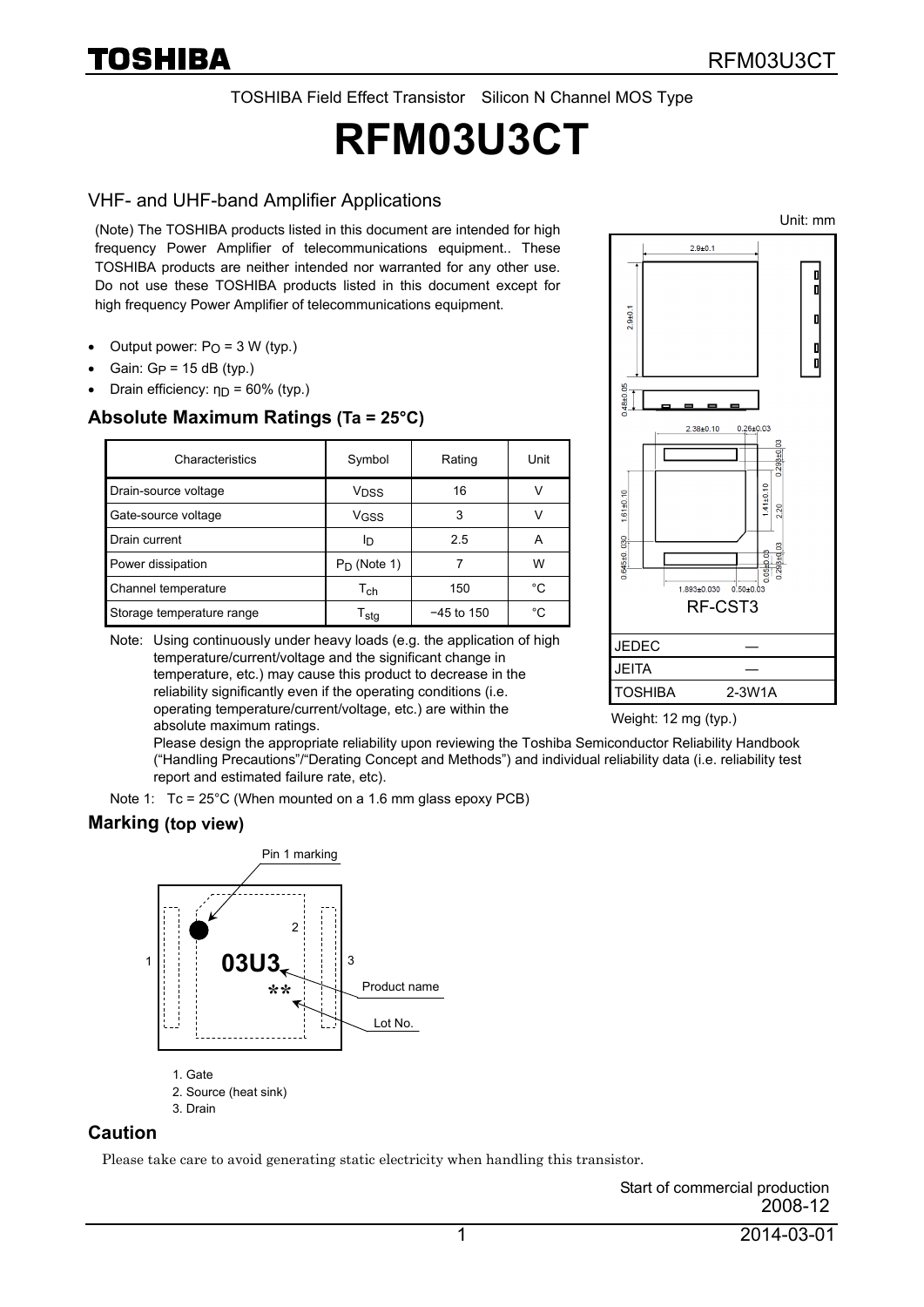**Electrical Characteristics (Ta** = **25°C)**

| Characteristics             | Symbol                  | <b>Test Condition</b>                                                                                                                                          | Min            | Typ. | Max | Unit |
|-----------------------------|-------------------------|----------------------------------------------------------------------------------------------------------------------------------------------------------------|----------------|------|-----|------|
| Drain cut-off current       | <b>I</b> <sub>DSS</sub> | $V_{DS} = 10 V$ , $V_{GS} = 0 V$                                                                                                                               |                |      | 10  | μA   |
| Gate-source leakage current | <b>IGSS</b>             | $V_{GS} = 3 V$                                                                                                                                                 |                |      | 5   | μA   |
| Threshold voltage           | $V_{th}$                | $V_{DS} = 3.6 V$ , $I_D = 0.1 mA$                                                                                                                              | 0.1            | 0.6  | 1.1 | V    |
| Output power                | $P_{O}$                 | $V_{DS} = 3.6 V$ ,                                                                                                                                             | 2.3            | 3.0  |     | W    |
| Drain efficiency            | ηD                      | $I_{idle} = 500$ mA ( $V_{GS} =$ adjust),<br>$f = 520$ MHz, $P_i = 0.1$ W,                                                                                     | 50             | 60   |     | $\%$ |
| Power gain                  | G <sub>P</sub>          | $Z_G = Z_1 = 50 \Omega$                                                                                                                                        | 13.6           | 14.8 |     | dB   |
| Load mismatch               |                         | $V_{DS} = 3.6 V$ ,<br>$P_{\Omega}$ = 3 W (P <sub>i</sub> = adjust),<br>$I_{idle} = 500$ mA ( $V_{GS} =$ adjust),<br>$f = 520$ MHz.<br>VSWR LOAD 20:1 all phase | No degradation |      |     |      |

Note 2: These characteristic values are measured using measurement tools specified by Toshiba.

#### **Output Power Test Fixture**  (Test Condition:  $f = 520$  MHz,  $V_{DS} = 3.6$  V,  $I_{idle} = 500$  mA,  $P_i = 0.1$  W)

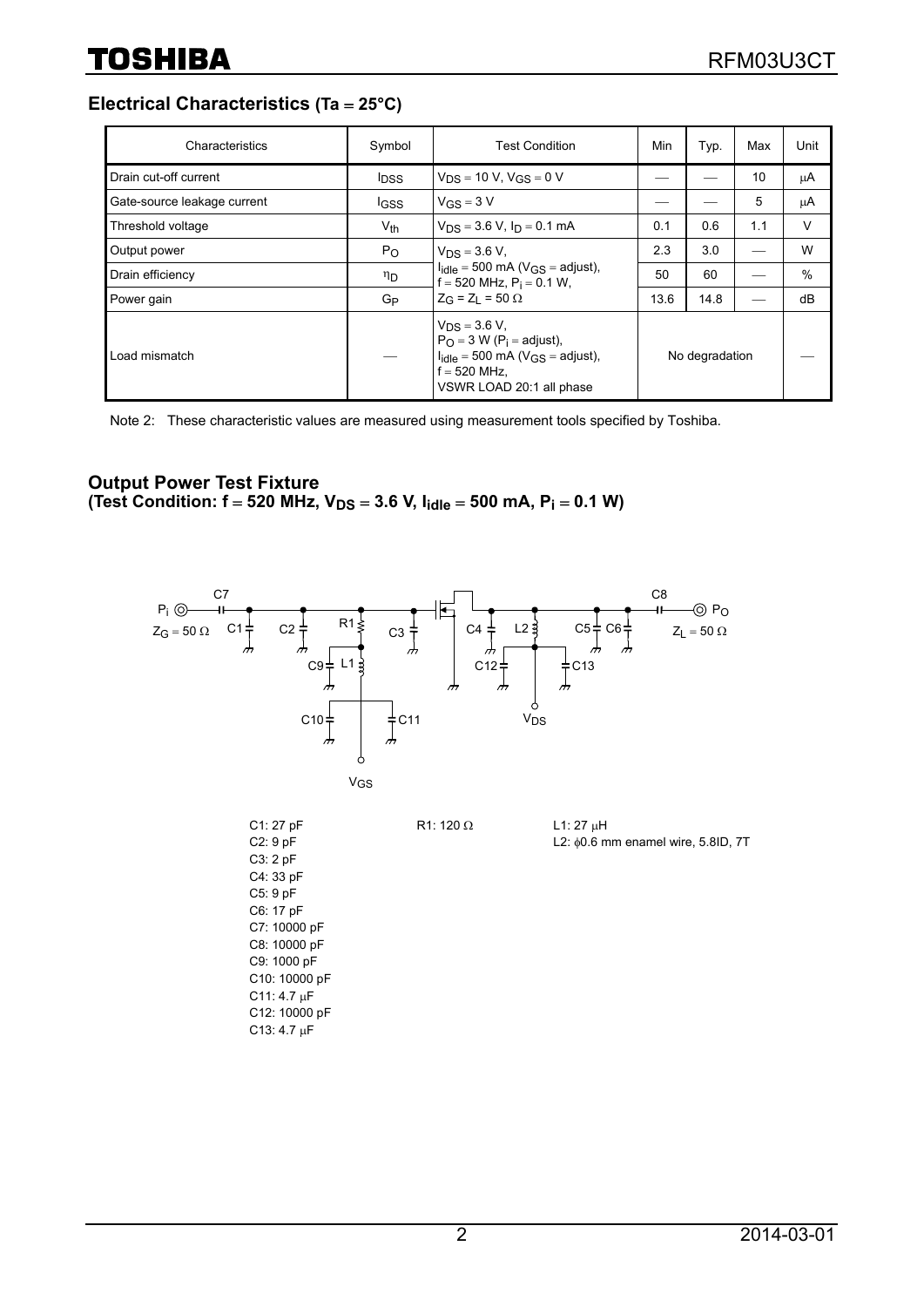## **TOSHIBA**



Note 3:These are only typical curves and devices are not necessarily guaranteed at these curves.